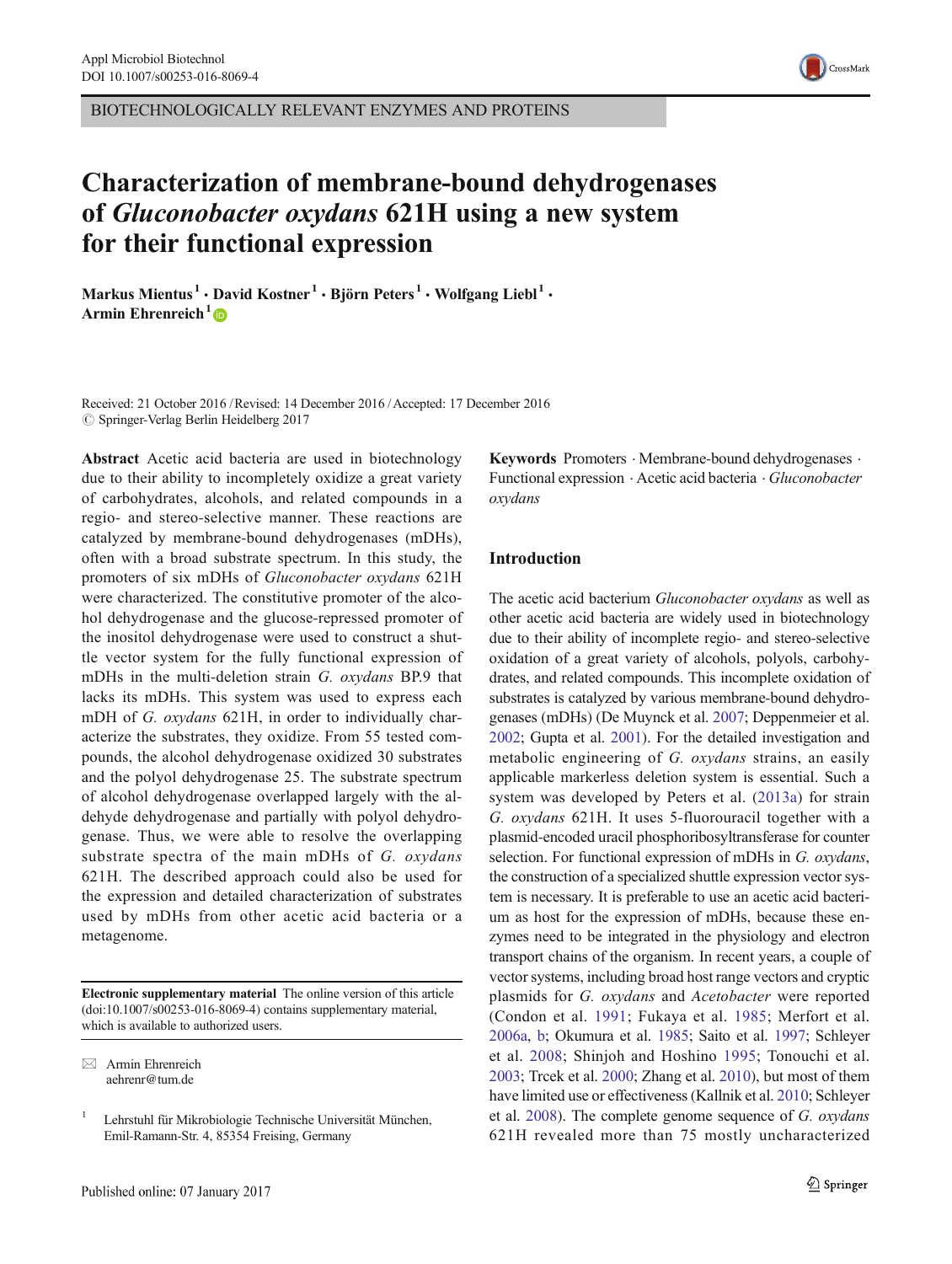<span id="page-1-0"></span>oxidoredutases (Deppenmeier and Ehrenreich [2009;](#page-10-0) Prust et al. [2005](#page-10-0)). Among them, eight known and two unknown mDHs were predicted (Prust et al. [2005\)](#page-10-0). Recently, Peters et al. [\(2013b\)](#page-10-0) undertook a comprehensive in vivo study of the mDHs of G. *oxydans* 621H. This study allowed a precise description of the substrates converted by each of the membranebound dehydrogenases of this organism. Many previous studies on mDHs and the substrates they convert were based on single purified activities with little information, which genes code for respective enzymes. Former characterizations of some enzymes indicated that they typically have a broad, often overlapping substrate spectrum (Adachi et al. [2003](#page-10-0); Schweiger et al. [2007,](#page-11-0) [2010,](#page-11-0) [2013\)](#page-11-0). Peters et al. [\(2013b\)](#page-10-0) created a set of deletion strains, where all the mDHs of G. oxydans 621H were deleted one after the other. In order to characterize the substrate spectrum of the enzymes using these strains, a new miniaturized whole cell 2,6-dichlorophenolindophenol (DCPIP) activity assay was developed. This assay revealed that some of the mDHs have a relatively narrow and broad substrate spectrum (Peters et al. [2013b\)](#page-10-0).

In the present study, we used an expression system for mDHs in G. oxydans 621H in order to characterize the expressed enzymes individually. It employed the promoters of the membrane-bound alcohol dehydrogenase (GOX1067– 1068) and the membrane-bound inositol dehydrogenase (GOX1857) for functional expression of these enzymes. The backbone of the vector pEXGOX-K (Schleyer et al. [2008\)](#page-11-0) was used to construct the vector pMM4a with the promoter of the pyrroloquinoline quinone (PQQ)-dependent alcohol dehydrogenase and vector pMM4b with the promoter of the quinoprotein inositol dehydrogenase for the expression of the target mDH (Holscher et al. [2007](#page-10-0)). The strength of both promoters was determined by lacZ reporter constructs. The expression vector pMM4a was then utilized to individually complement the deleted mDHs in the multi-deletion strain G. oxydans BP.9 (Peters et al. [2013b](#page-10-0)). Thus, nine derived strains of G. oxydans 621H were constructed, in each of which one membrane-bound dehydrogenase is complemented. These strains were used in the whole DCPIP cell assay to study the compounds oxidized by each enzyme, thereby the resolve overlapping substrate spectra of some enzymes and verify the results of the study of Peters et al. [\(2013b\)](#page-10-0).

## Materials and methods

## Bacterial strains and culture conditions

All strains used in this study are listed in Table [1](#page-2-0) and all plasmids in Table [2.](#page-3-0) Escherichia coli strains were cultivated in LB medium at 37 °C and 180 rpm on a rotary shaker (Sambrook et al. [1989\)](#page-11-0). For selection of recombinant E. coli strains, 50  $\mu$ g/mL kanamycin was added to the medium. Gluconobacter oxydans

DSM 2343 (621H) and its derivatives were cultivated in a complex medium containing 5 g/L yeast extract, 3 g/L peptone, and 50 mM of a carbon source (mannitol, sorbitol, fructose, or glucose). The pH was adjusted to pH 6.0 using hydrochloric acid. Additionally, 10 μM thymidine was added to the complex medium for cultivation of Δupp strains (Peters et al. [2013a\)](#page-10-0). G. oxydans strains were grown at 30 °C and 180 rpm in testtubes or 250 mL baffled Erlenmeyer flasks. For selection of recombinant G. oxydans strains, 50  $\mu$ g/mL kanamycin and when required 60 μg/mL cefoxitin were used. For monitoring growth, precultures were grown overnight in fructose medium with kanamycin. The main culture was done in a volume of 25 mL in 250 mL baffle shaking flasks, at 30 °C and 180 rpm.

## General molecular biological techniques

Molecular biological techniques were carried out according to standard procedures (Sambrook et al. [1989](#page-11-0)). G. oxydans strains were transformed via electroporation or conjugation as described by Kostner et al. [\(2013\)](#page-10-0). Enzymes for molecular biology were purchased from Fermentas (Waltham, MA), Finnzyme (Vantaa, Finland), and New England Biolabs (Ipswich, MA). Kits were obtained from Promega (Madison, WI), Axygen (Union City, CA), and Epicenter (Madison, WI). They were used according to the instructions of the manufacturers. Oligonucleotides were designed with CloneManager 9 software (Sci-Ed Softwatre, Cary, NC) and synthesized by Eurofins MWG GmbH (Ebersberg, Germany). Sequencing was also done by Eurofins MWG GmbH.

### Determining transcription start points of mDH genes

Total RNA of G. oxydans 621H was prepared from 50-mL late exponential culture grown on complex medium with mannitol. The RNeasy Midi kit from Qiagen (Hilden, Germany) was used according to the instructions of the manufacturer with some modifications: cells were resuspended in 200 μL TE buffer (10 mM Tris, 1 mM EDTA, pH 7.5), frozen with liquid nitrogen, and mechanically disrupted in a ball mill; the frozen powder was resuspended in 4 mL RLT buffer (provided) followed by DNase treatment, phenol/chloroform extraction, and precipitation with 0.3 M sodium acetate and 70%  $(v/v)$  ethanol. The isolated RNA was used to determine the transcription start points of mDHs by the RNA ligasemediated rapid amplification of complementary DNA (cDNA) ends (RLM RACE) in accordance to the manual of the FirstChoice RLM-RACE kit (Ambion). The generated cDNA was then used in a PCR with Taq DNA polymerase. The primers used are listed in Supplementary Table S1. The PCR products were purified and directly sequenced without cloning, and the sequence data was analyzed with CloneManager 9 software to identify the transcription starting point. WebLogo alignment ([http://weblogo.berkeley.edu\)](http://weblogo.berkeley.edu) was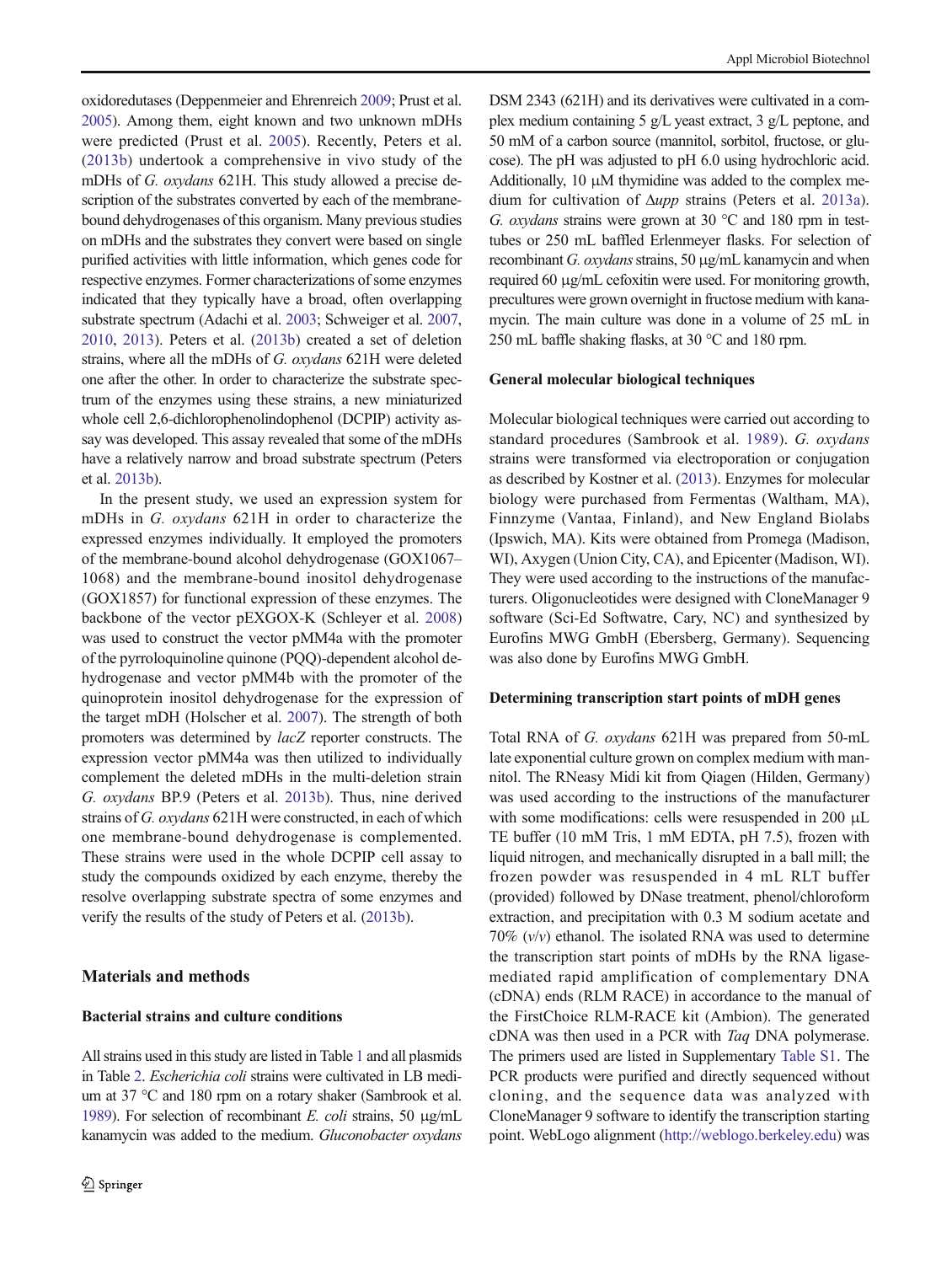### <span id="page-2-0"></span>Table 1 Strains used in this study

| Strain                                     | Properties                                                                                                                                                                                                      | Source                               |  |  |
|--------------------------------------------|-----------------------------------------------------------------------------------------------------------------------------------------------------------------------------------------------------------------|--------------------------------------|--|--|
| Escherichia coli                           |                                                                                                                                                                                                                 |                                      |  |  |
| E. coli TOP10                              | $F^-,$ mcrA $\Delta$ (mrr-hsdRMS-mcrBC), $\varphi 80lacZ\Delta M15$ ,<br>$\Delta$ lacX74, nupG ,recA1, araD139 $\Delta$ (ara-leu)7697,<br>galE15, galK16, rpsL(Str <sup>R</sup> ), endA1 $\lambda$ <sup>-</sup> | Invitrogen, CA                       |  |  |
| E. coli TOP10 pMM3b                        | Expression of $\beta$ -galactosidase under control of the promoter $P_{adh}$                                                                                                                                    | This work                            |  |  |
| E. coli TOP10 pMM3                         | Expression of $\beta$ -galactosidase under control of the promoter $P_{idh}$                                                                                                                                    | This work                            |  |  |
| E. coli TOP10 pJV17-lacZ                   | Expression of $\beta$ -galactosidase under control of the promoter $P_{tufB}$                                                                                                                                   | This work                            |  |  |
| E. coli TOP10 pBBR1MCS2-lacZ               | Expression of $\beta$ -galactosidase under control of the promoter $P_{lac}$                                                                                                                                    | This work                            |  |  |
| E. coli TOP10 pBBR1MCS2                    | Empty control broad host vector                                                                                                                                                                                 | This work                            |  |  |
| E. coli HB101                              | $F^-,$ hsdS20 (r-B, m-B), supE44, ara-14, galK-2, lacY1,<br>proA2, rpsL20, xyl-5, mtl-1, recA13, $KmR$ , oriColE1,<br>$RK2-Mob+$ , $RK2-Tra+$ , and $mH-1$ with plasmid pRK2013                                 | Boyer and Roulland-Dussoix<br>(1969) |  |  |
| Gluconobacter oxydans                      |                                                                                                                                                                                                                 |                                      |  |  |
| G. oxydans 621H (DSM 2343)                 | Wild type, Cef <sup>R</sup>                                                                                                                                                                                     | DSM2343                              |  |  |
| G. oxydans DSM 3504                        | Wild type, Cef <sup>R</sup>                                                                                                                                                                                     | <b>DSM3504</b>                       |  |  |
| G. oxydans 621H $\Delta$ upp               | upp-deletion strain, $\text{Cef}^R$ and $\text{FU}^R$                                                                                                                                                           | Peters et al. (2013a)                |  |  |
| G. oxydans 621H $\Delta upp \Delta 2567-9$ | $hsdR$ -deletion strain, Cef <sup>R</sup> and $FUR$                                                                                                                                                             | Kostner (unpublished data)           |  |  |
| G. oxydans BP.9                            | mDH multi-deletion strain based on G. oxydans 621H $\Delta upp$ ,<br>$Cef^R$ and $FU^R$                                                                                                                         | Peters et al. (2013b)                |  |  |
| G. oxydans BP.9 pMM4a-mADH                 | Complementation of the membrane-bound alcohol<br>dehydrogenase (GOX1067-8)                                                                                                                                      | This work                            |  |  |
| G. oxydans BP.9 pMM4a-mSldAB               | Complementation of the membrane-bound polyol dehydrogenase<br>$(GOX0854 - 5)$                                                                                                                                   | This work                            |  |  |
| G. oxydans BP.9 pMM4b-mSldAB               | Complementation of the membrane-bound polyol<br>dehydrogenase (GOX0854-5)                                                                                                                                       | This work                            |  |  |
| G. oxydans BP.9 pMM4a-mGDH                 | Complementation of the membrane-bound glucose<br>dehydrogenase (GOX0265)                                                                                                                                        | This work                            |  |  |
| G. oxydans BP.9 pMM4a-mPQQ3                | Complementation of the membrane-bound PQQ-dependent<br>dehydrogenase 3 (GOX1441)                                                                                                                                | This work                            |  |  |
| G. oxydans BP.9 pMM4a-mPQQ4                | Complementation of the membrane-bound PQQ-dependent<br>dehydrogenase 4 (GOX0516)                                                                                                                                | This work                            |  |  |
| G. oxydans BP.9<br>pMM4a-mSDH3504          | Complementation of the membrane-bound sorbitol dehydrogenase<br>(GOX2094–7) with homologous genes RGLU02119–21 from<br>G. oxydans DSM 3504                                                                      | This work                            |  |  |
| G. oxydans BP.9 pMM4a-mAcDH                | Complementation of the membrane-bound aldehyde<br>dehydrogenase $(GOX0585-7)$                                                                                                                                   | This work                            |  |  |
| G. oxydans BP.9 pMM4a-mGlDH                | Complementation of the membrane-bound gluconate-2<br>dehydrogenase (GOX1230-2)                                                                                                                                  | This work                            |  |  |
| G. oxydans BP.9 pMM4a-mIDH                 | Complementation of the membrane-bound inositol<br>dehydrogenase (GOX1857)                                                                                                                                       | This work                            |  |  |

used to identify putative −10 and −35 regions and the Shine-Dalgarno sequences.

## Reporter fusions and β-galactosidase assay

Reporter gene fusions were used to measure the promoter strength in E. coli TOP10 and G. oxydans 621H Δ2567–9. For their construction, two putative promoter regions of the alcohol dehydrogenase (GOX1067–1068) and the quinoprotein inositol dehydrogenase (GOX1857) were amplified from genomic DNA of G. oxydans 621H using primers  $P3_P_{adh}\_$ LacZ\_Fus, P4\_P<sub>adh\_</sub>MunI, P3\_P<sub>idh\_</sub>LacZ\_Fus, and P4\_P<sub>idh\_</sub>MunI adding a 5′ MunI restriction site and a 20-bp sequence overhang complementary to the lacZ gene. The lacZ reporter gene was amplified from genomic DNA of E. coli K12 using primers P1\_LacZ\_HindIII, P2\_LacZ\_P<sub>adh\_F</sub>us, and P2\_LacZ\_P<sub>idh\_</sub>Fus (Table S1) adding a 5′ HindIII restriction enzyme site and 20 bp sequence overhang complementary to the promoter sequence. The final reporter gene construct was then made by fusion PCR according to the modified long flanking homology (LFH) PCR as described by Wach ([1996\)](#page-11-0). The promoter-reporter fusion products were then ligated into a MunI/HindIII-digested vector pJV17 (unpublished), which is based on pEXGOX-K (Schleyer et al. [2008](#page-11-0)) in order to obtain the vectors pMM3 ( $P_{idh}$ -lacZ) and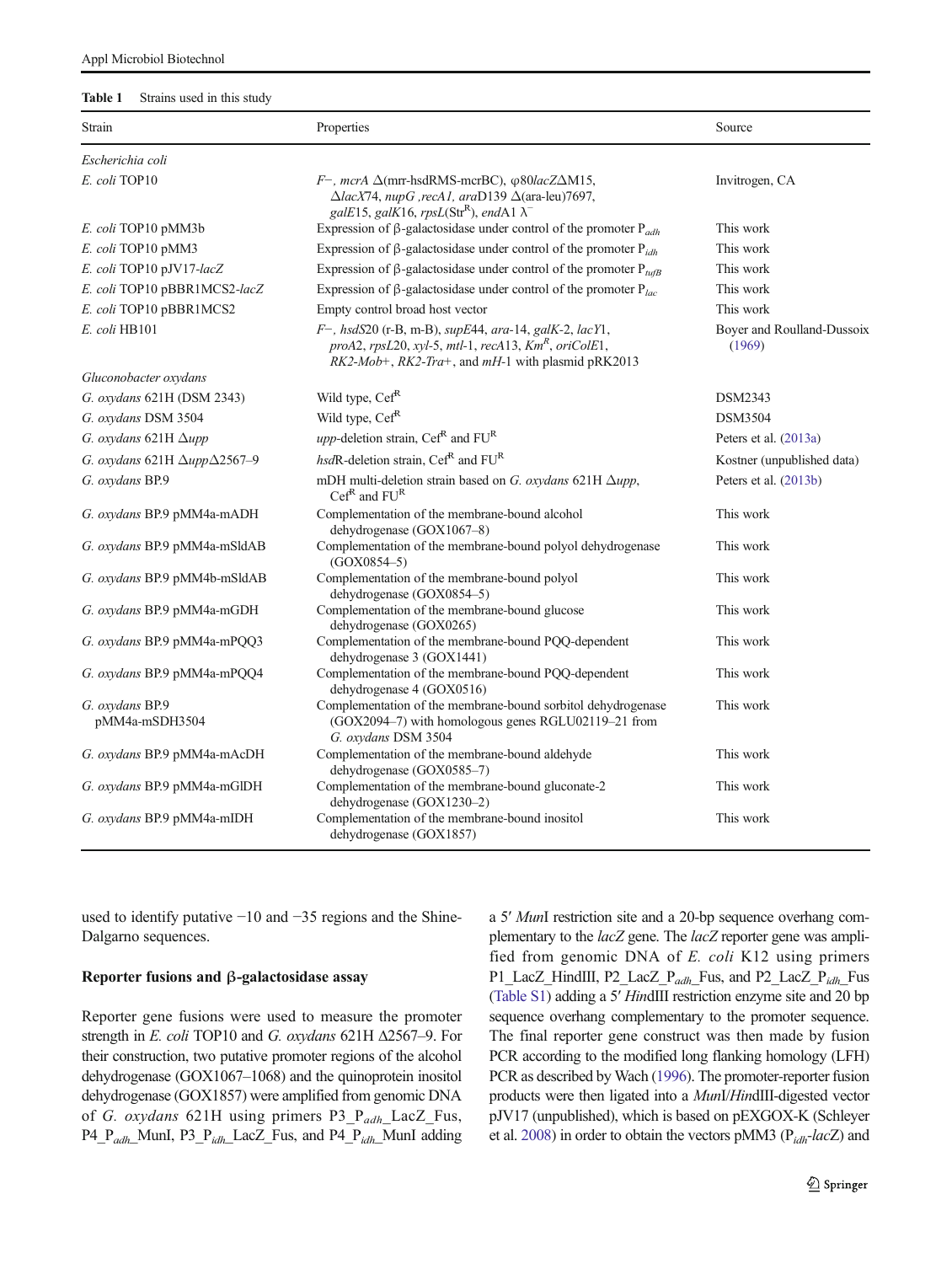<span id="page-3-0"></span>Table 2 Plasmids used in this

| Plasmid          | Description                                                                                                    | Source                                                                                                                                                                                                      |
|------------------|----------------------------------------------------------------------------------------------------------------|-------------------------------------------------------------------------------------------------------------------------------------------------------------------------------------------------------------|
| pJV17            | pEXGOX-K derivative expressing sldAB;                                                                          | Voss (unpublished data)<br>and Schleyer et al. (2008)                                                                                                                                                       |
|                  |                                                                                                                | Kovach et al. (1995)                                                                                                                                                                                        |
| pJV17-lacZ       | pJV17 derivative containing the promoter                                                                       | This work                                                                                                                                                                                                   |
|                  |                                                                                                                | This work                                                                                                                                                                                                   |
| pMM <sub>2</sub> | pJV17 derivative; <i>mob, rep, Km<sup>R</sup></i> ; empty control plasmid                                      | This work                                                                                                                                                                                                   |
| pMM3             | pJV17 derivative containing the promoter $P_{idh}$ ;<br>expressing lacZ                                        | This work                                                                                                                                                                                                   |
| pMM3b            | pJV17 derivative containing the promoter $P_{adh}$ ;                                                           | This work                                                                                                                                                                                                   |
| pMM4a-mADH       | pMM3b derivative expressing membrane-bound<br>alcohol dehydrogenase (GOX1067-8)                                | This work                                                                                                                                                                                                   |
| pMM4a-mIDH       | pMM3b derivative expressing membrane-bound                                                                     | This work                                                                                                                                                                                                   |
| pMM4a-mAcDH      | pMM3b derivative expressing membrane-bound<br>aldehyde dehydrogenase (GOX0585-7)                               | This work                                                                                                                                                                                                   |
| pMM4a-mSDH3504   | pMM3b derivative expressing membrane-bound<br>sorbitol dehydrogenase (RGLU02119-21)<br>from G. oxydans DSM3504 | This work                                                                                                                                                                                                   |
| pMM4a-mGlDH      | pMM3b derivative expressing membrane-bound<br>gluconate-2 dehydrogenase (GOX1230-2)                            | This work                                                                                                                                                                                                   |
| pMM4a-mGDH       | pMM3b derivative expressing membrane-bound<br>glucose dehydrogenase (GOX0265)                                  | This work                                                                                                                                                                                                   |
| pMM4a-mPOO3      | pMM3b derivative expressing membrane-bound<br>PQQ-dependent dehydrogenase 3 (GOX1441)                          | This work                                                                                                                                                                                                   |
| pMM4a-mPQQ4      | pMM3b derivative expressing membrane-bound<br>PQQ-containing dehydrogenase 4 (GOX0516)                         | This work                                                                                                                                                                                                   |
| pMM4a-mSldAB     | pMM3b derivative expressing membrane-bound<br>polyol dehydrogenase (GOX0854-5)                                 | This work                                                                                                                                                                                                   |
| pMM4b-mSldAB     | pMM3 derivative expressing membrane-bound<br>polyol dehydrogenase (GOX0854-5)                                  | This work                                                                                                                                                                                                   |
|                  | pBBR1MCS2<br>pBBR1MCS2-lacZ                                                                                    | mob, rep, $Km^R$ , $P_{tufB}$<br>mob, rep, $Km^R$ , broad host vector<br>$P_{tuff}$ ; expressing <i>lacZ</i><br>pBBR1MCS2 derivative expressing lacZ<br>expressing lacZ<br>inositol dehydrogenase (GOX1857) |

pMM3b ( $P_{adh}$ -lacZ). Screening for positive E. coli clones was done by colony PCR using primers pMM3\_check2.for, pMM3b\_check1.for, and pMM3\_uni2.rev (Table S1). Plasmids pMM3 and pMM3b were verified by sequencing and used to transform G. oxydans 621H Δupp Δ2567–9 (Kostner, unpublished data) via electroporation. The β-galactosidase activity assay was performed in accordance to Miller [\(1972\)](#page-10-0), with the modification that the cells were pelleted and resuspended in the assay buffer. E. coli and G. oxydans cultures were inoculated to an  $OD_{600}$  of 0.1 and incubated in 100 mL baffled shaking flasks (10 mL culture volume) at 37 °C (*E. coli*) or 30 °C (*G. oxydans*). The E. coli cells were harvested at an  $OD_{600}$  of 0.7 to 0.9 and the G.  $oxydans$  cells at an  $OD_{600}$  of 0.8 to 1.2. They were then washed and resuspended in the assay buffer and lysed by mixing with chloroform and SDS. The reaction was incubated at 28 °C and started by addition of colorless ortho-nitrophenyl-β-Dgalactopyranoside (ONPG; 4 mg/mL), which is hydrolyzed by β-galactosidase to yellow ortho-nitrophenol, monitored photometrically at 420 nm.

### Construction of expression vectors

For the construction of the pMM4a-derived expression vectors for the various mDHs, the enzyme-free cloning method according to Tillett and Neilan ([1999\)](#page-11-0) was used. The specific primers  $P_{adh}$ uniV1.for/rev and  $P_{adh}$ uniV2.for/rev (Table S1) were designed to amplify the backbone of pMM4a (Table 2) in two PCRs amplifying the vector-backbone and a complementary smaller product, lacking 16–20 bp upstream and downstream of the respective genes. Corresponding to vector amplification, in two PCRs, the respective membrane-bound dehydrogenase was amplified including an insert with a 16– 20-bp upstream and downstream overhang complementary to the vector product. Equimolar amounts of all four PCR products were included in a PCR reaction according to the method described by Tillett and Neilan [\(1999](#page-11-0)) in 20 μL hybridization buffer (10 mM Tris-HCl, pH 8.5, 1 mM EDTA, 100 mM NaCl) in 4 cycles. Annealing was done at 65 °C for 2 min and extension at 55 °C for 15 min after denaturation at 95 °C for 3 min. After transformation in E. coli TOP10, positive clones were identified by colony PCR and checked by sequencing. Plasmids were transferred to G. oxydans BP.9 by conjugation, using tri-parental mating as described by Kostner et al. ([2013\)](#page-10-0).

## Whole cell DCPIP assay

Activity of mDHs towards many substrates was measured using a high-throughput, whole cell DCPIP assay as described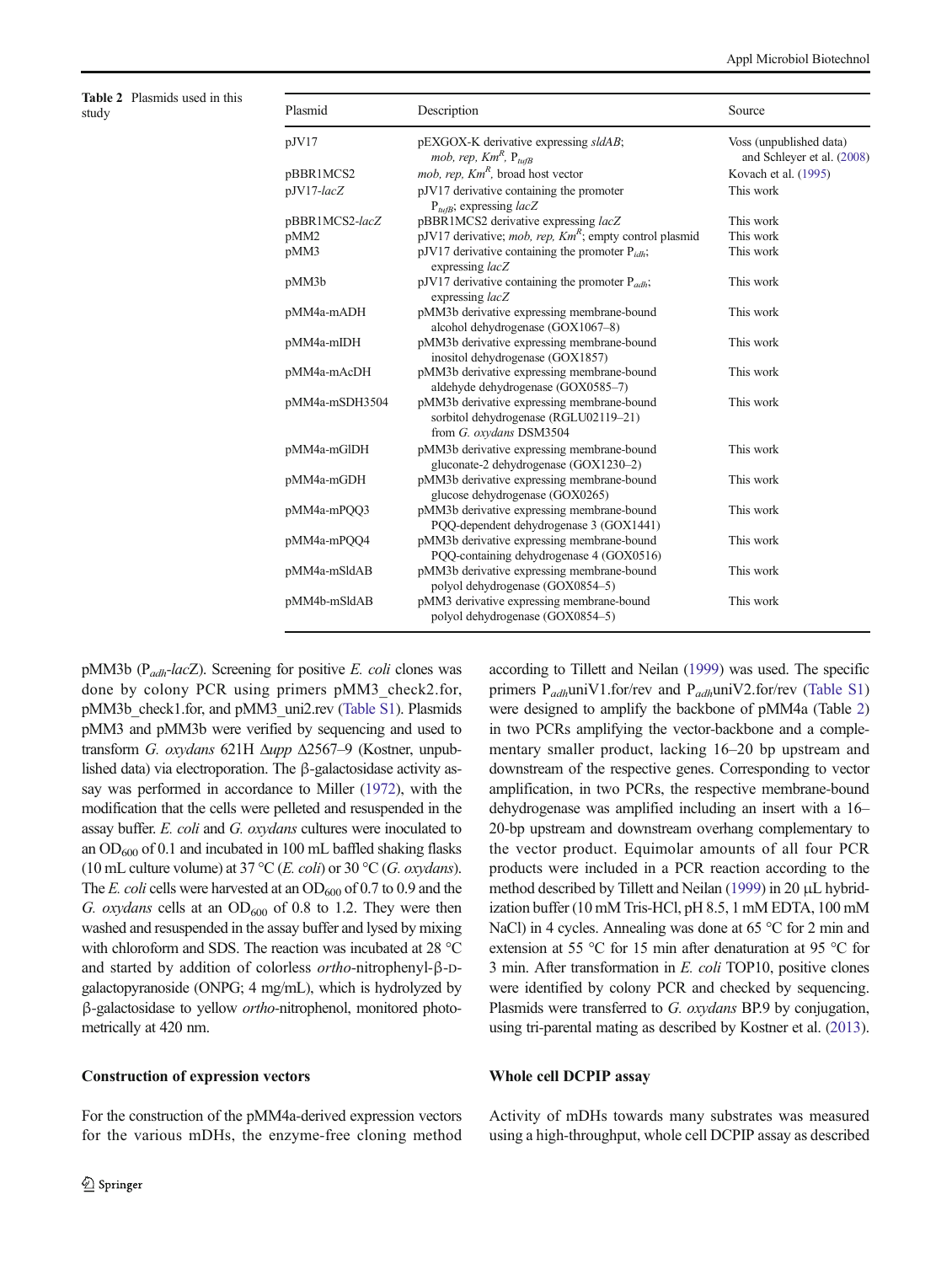<span id="page-4-0"></span>by Peters et al. [\(2013b\)](#page-10-0) after incubating the strains for 48 h in 5 mL fructose medium with kanamycin.

# **Results**

#### Promoters of membrane-bound dehydrogenases

Expression of fully functional membrane-bound enzyme complexes is a delicate undertaking. In order to develop a new vector for the expression of mDHs in G. oxydans strains, at first promoter, regions of six mDHs from G. oxydans 621H were characterized. The transcription starting points of alcohol dehydrogenase (GOX1067–8), inositol dehydrogenase (GOX1857), polyol dehydrogenase (GOX0854–5), gluconate-2 dehydrogenase (GOX1230–2), D-lactate dehydrogenase (GOX1253), and sorbitol dehydrogenase (GOX2094–7) were identified by 5′ RLM RACE. An overview of the relevant genes with the old and new locus tag at NCBI is given in Table S2. Putative −10 and −35 regions and ribosome-binding sites were determined via WebLogo multiple sequence alignment. All transcription starting points as well as deduced ribosomal binding sites and corresponding −10 and −35 regions are shown in Fig. 1.

#### Construction of reporter fusions

In order to determine the strength and regulation of native membrane-bound dehydrogenase promoters, the lacZ gene was selected as a reporter gene to investigate two mDH promoters, the  $P_{adh}$  promoter of the alcohol dehydrogenase and the P<sub>idh</sub> promoter of the inositol dehydrogenase. The backbone of

the vector pJV17 (Fig. [2](#page-5-0)) was chosen to construct the vectors pMM3 and pMM3b as described in "[Materials and methods](#page-1-0)" for the expression of *lacZ* under control of  $P_{adh}$  and  $P_{idh}$ , because it has a kanamycin resistance cassette, which can be used as selection marker in G. oxydans and E. coli.

A map of pMM3b is shown in Fig. [2.](#page-5-0) Expression of membrane-bound enzymes such as the mDHs is often toxic to the cloning host. Therefore, it is desirable to have a low expression in E. coli. To check for this, E. coli TOP10 were transformed with the plasmids pMM3 and pMM3b and plasmids pJV17-lacZ and pBBR1MCS2-lacZ for positive control as well as pBBR1MCS2 as a negative control. The strength of the promoters  $P_{adh}$  and  $P_{idh}$  were measured in the expression host G. oxydans after transformation of the plasmids pMM3 and pMM3b in G. oxydans 621H Δupp Δ2567–9 by electroporation.

## Measurement of promoter strength

The relative promoter strengths were quantified as  $\beta$ galactosidase activity in Miller Units (MU). The promoter strength in E. coli TOP10 cells of the promoter-reporter fusion  $P_{idh}$ -lacZ and the promoter-reporter fusion  $P_{adh}$ -lacZ were very low with  $2.93 \pm 0.55$  and  $0.36 \pm 0.02$  MU, respectively. The plasmid control pBBR1MCS2 (empty plasmid without lacZ gene) and promoter  $P_{tuff}$  fused to lacZ (pJV17-lacZ) showed no activity (0.0 MU) when measured in E. coli. The positive control plasmid pBBR1MCS2-lacZ showed a high activity in E. coli with  $871.64 \pm 31.62$  $871.64 \pm 31.62$  $871.64 \pm 31.62$  MU (Fig. 3b).

In contrast, the strengths of the promoters  $P_{adh}$  and  $P_{idh}$  are quite high in G. oxydans 621H. The β-galactosidase assays of cells from exponential growth, grown on different carbon sources (mannitol, sorbitol and glucose) for the  $P_{adh}$  promoter



Fig. 1 Promoter regions of membrane-bound dehydrogenases.  $P_{adh}$ promoter of alcohol dehydrogenase (GOX1067–8),  $P_{idh}$  promoter of inositol dehydrogenase (GOX1857),  $P_{sldAB}$  promoter of polyol dehydrogenase (GOX0854–5),  $P_{gldh}$  promoter of gluconate-2 dehydrogenase (GOX1230-2), P<sub>dldh</sub> promoter of D-lactate

dehydrogenase (GOX1253), and  $P_{sdh}$  promoter of sorbitol dehydrogenase (GOX2094–7). The putative −10 and −35 regions and the putative ribosomal binding site (RBS) as predicted by WebLogo alignment are shaded with gray boxes. The arrow marks the transcription start site. Distances are given in nucleotides (nt)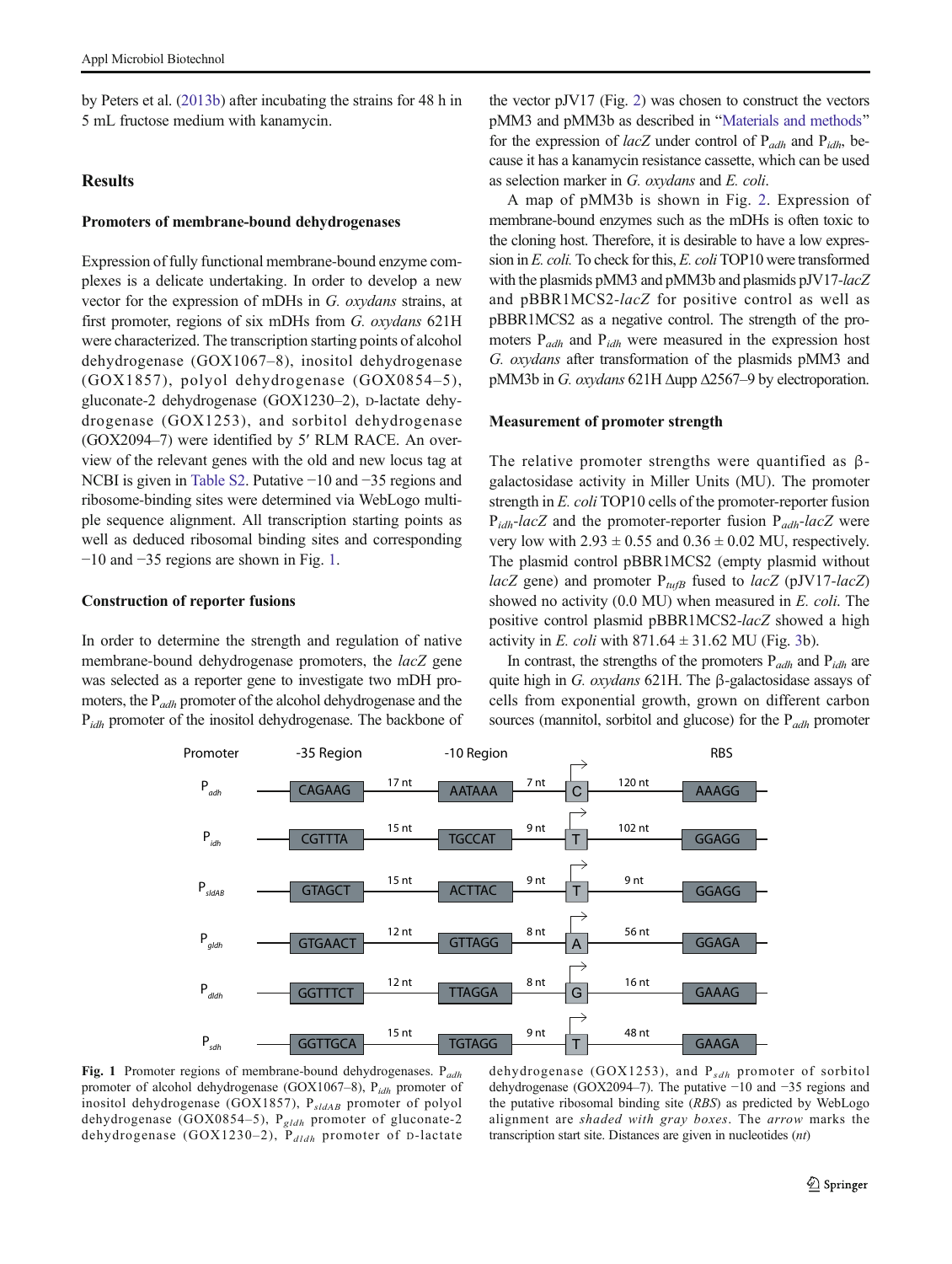<span id="page-5-0"></span>

Fig. 2 Vector maps and construction of reporter and expression vectors. a Vector map of parental vector pJV17 (pEXGOX-K derivative). b Vector map of pMM3b promoter-reporter fusion constructed by inserting the fusion construct of promoter  $P_{adh}$  and the lacZ gene into the MunI/ HindIII digested pJV17. c Vector map of expression vector pMM4amSldAB; the promoter  $P_{adh}$  and the sldAB cluster were combined via

fusion PCR and ligated into MunI/HindIII-digested pJV17. Abbreviations: rep origin of replication,  $Km<sup>R</sup>$  kanamycin resistance determinant, mob mobilization protein gene, lacZ β-galactosidase gene,  $P_{\text{tuff}}$  promoter of elongation factor Tu,  $P_{\text{adh}}$  promoter of the membranebound alcohol dehydrogenase (GOX1067–8), sldA and sldB membranebound polyol dehydrogenase (GOX0854–5) genes

in G. oxydans 621H  $\Delta upp \Delta2567-9$  (Fig. [3](#page-6-0)a) were  $856.18 \pm 131.33$  MU with mannitol,  $1034.26 \pm 148.78$  MU with sorbitol and  $880.19 \pm 1.15$  MU with glucose as carbon source. The same assays were performed with the promoter  $P_{idh}$ . The results were 35.6  $\pm$  2.05 MU with mannitol and  $458.67 \pm 5.36$  MU with sorbitol but only  $4.54 \pm 0.11$  with glucose (Fig. [3](#page-6-0)a) as carbon source. Figure S1 gives the activities of pJV17-lacZ and pBBR1MCS2-lacZ in G. oxydans for com-parison. The data in Fig. [3a](#page-6-0) shows that the  $P_{idh}$  promoter is repressed in G. oxydans by the presence of glucose in contrast to the  $P_{adh}$  promoter, which is constitutive under the conditions tested. Both, the promoters are practically not active in E. coli, while they showed good expression in G. oxydans.

## Complementation of the polyol dehydrogenase

The applicability of expression vectors using the promoters  $P_{adh}$  and  $P_{idh}$  for the expression of functional mDHs was tested by complementation of a G. oxydans mutant lacking the polyol dehydrogenase. Such a strain is not able to grow on mannitol or sorbitol due to the missing sldA and sldB genes, coding for the polyol dehydrogenase (GOX0854–5) (Voss et al. [2010](#page-11-0)). As a polyol dehydrogenase mutant, the multideletion strain G. oxydans BP.9 constructed by Peters et al. [\(2013b\)](#page-10-0), lacking the polyol dehydrogenase among the other mDHs, was used. The complementation plasmids pMM4amSldAB and pMM4b-mSldAB were constructed via fusion PCR as described above for the promoter-reporter gene constructs and were ligated into the MunI/HindIII-cleaved vector pJV17. All plasmids used in this study are listed in Table [2](#page-3-0).

Complementation was analyzed in growth experiments in complex medium containing 50 mM mannitol or 50 mM sorbitol as carbon source, supplemented with thymidine but

without kanamycin. The kanamycin is not needed because a polyol dehydrogenase is required for growth on mannitol or sorbitol, thereby selecting for the plasmid. G. oxydans BP.9 and G. oxydans 621H wild type were included as controls. Growth curves of these strains are shown in Fig. [4](#page-6-0). The complemented strains G. oxydans BP.9 pMM4a-mSldAB and G. oxydans BP.9 pMM4b-mSldAB as well as the wild type were able to grow on mannitol (Fig. [4a](#page-6-0)) and sorbitol (Fig. [4b](#page-6-0)), while G. oxydans BP.9 without any of these plasmids showed no growth. The strain G. oxydans BP.9 pMM4amSldAB reaching a final  $OD_{600}$  of 1.91 grew even better on mannitol (Fig. [4a](#page-6-0)) than the wild-type strain reaching a final OD600 of 1.56 or G. oxydans BP.9 pMM4b-mSldAB with a final  $OD_{600}$  of 1.22. On sorbitol (Fig. [4b](#page-6-0)), the growth of both complemented strains and the wild type was nearly equal. After 25 h of growth, the strain G. oxydans BP.9 pMM4amSldAB reached a final  $OD_{600}$  of 1.18. At the same point of time, the strain G. oxydans BP.9 pMM4b-mSldAB reached an  $OD_{600}$  of 1.19 while the wild-type strain reached an  $OD_{600}$  of 1.16. Again, no growth of the multi-deletion strain G. oxydans BP.9 on sorbitol was observed.

# Characterization of expressed membrane-bound dehydrogenases

Based on the previous results, it became possible to functionally express mDHs. This also opened the possibility to characterize enzymes with overlapping substrate specificities, by expressing them individually in a G. oxydans strain lacking all mDHs. The vector pMM4a was used to construct complementation plasmids for all deleted mDHs by expressing them from the  $P_{adh}$ promoter. The strain G. oxydans BP.9, which has all of its mDHs deleted (Peters et al. [2013b](#page-10-0)), was used as expression host.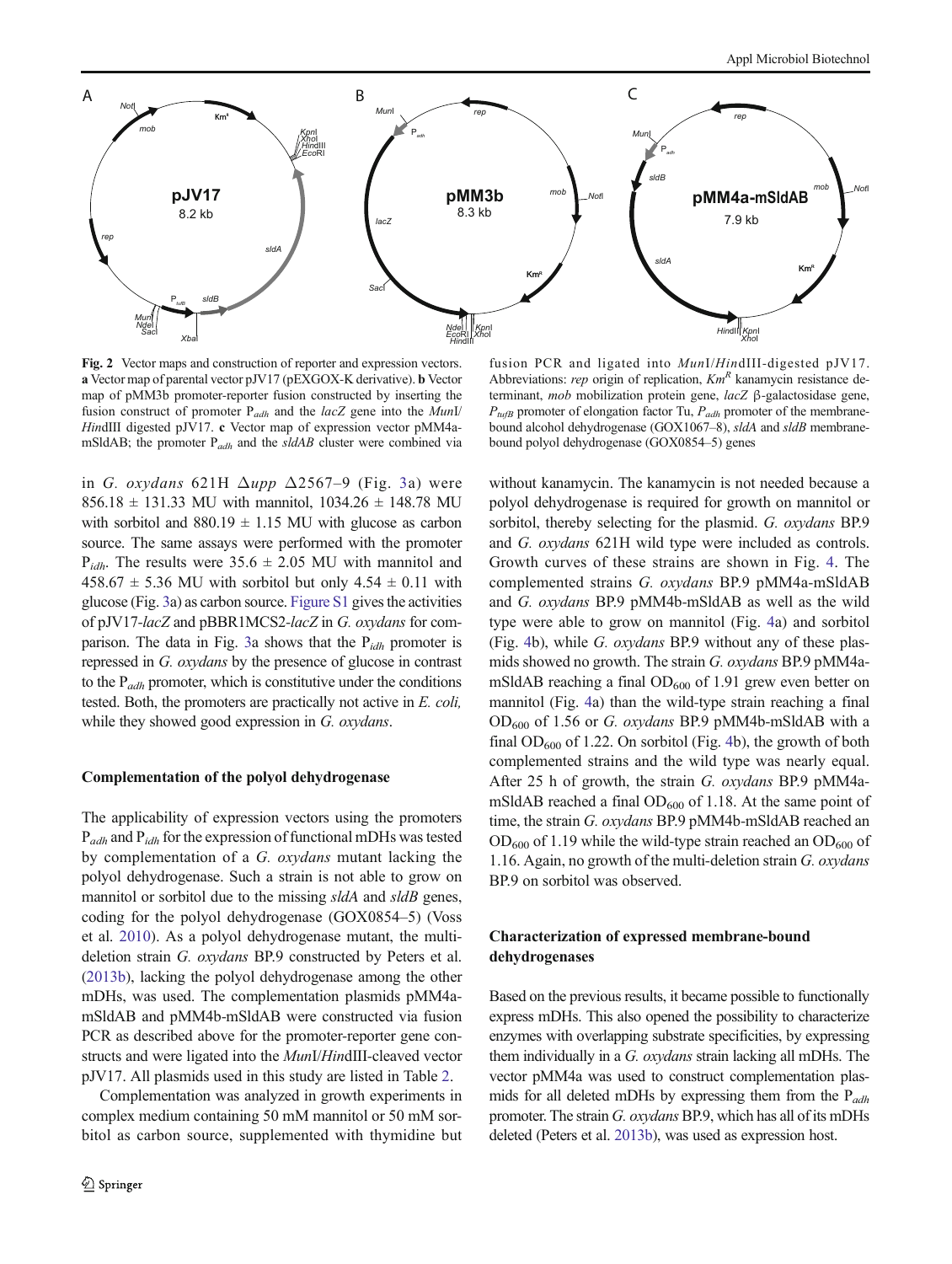<span id="page-6-0"></span>

and *Escherichia coli* TOP10. **a** β-Galactosidase activity in Miller units with lacZ under control of promoter  $P_{adh}$  (black bars) and promoter  $P_{idh}$  (gray bars) in G. oxydans 621H  $\Delta upp \Delta 2567–9$  grown on mannitol, sorbitol, and glucose. **b**  $\beta$ -galactosidase activity in Miller units with *lacZ* under control of promoter  $P_{tuff}$  (pJV17-lacZ), promoter  $P_{idh}$  (pMM3), promoter  $P_{adh}$  (pMM3b), promoter  $P_{lac}$  (pBBR1MCS2-lacZ), and control vector pBBR1MCS2 (empty) in E. coli TOP10 grown on LB medium

The following complementation plasmids were created for the expression of mDHs under control of the promoter  $P_{adh}$ : pMM4a-mSldAB as described above, pMM4a-mADH for the alcohol dehydrogenase (GOX1067–8), pMM4a-mAcDH for the aldehyde dehydrogenase (GOX0585–7), pMM4a-mPQQ3 for the PQQ-dependent dehydrogenase 3 (GOX1441), pMM4a-mPQQ4 for the PQQ-containing dehydrogenase 4 (GOX0516), pMM4a-mGDH for the glucose dehydrogenase (GOX0265), pMM4a-mGlDH for the gluconate-2 dehydrogenase (GOX1230–2), and pMM4a-mIDH for the inositol dehydrogenase (GOX1857). An overview of the relevant genes with the old and new locus tags at NCBI is given in Table S2. For the sorbitol dehydrogenase (GOX2094–7), no substrate oxidation could be expected, because the coding



Fig. 4 Comparative growth experiments. Gluconobacter oxydans 621H wild type (filled circles), G. oxydans BP.9 (empty circles), G. oxydans BP.9 pMM4a-mSldAB (filled triangles), and G. oxydans BP.9 pMM4bmSldAB (empty triangles) on a mannitol and b sorbitol

sequence contains an amber stop codon in one subunit (Peters et al. [2013b;](#page-10-0) Prust et al. [2005](#page-10-0)), which presumably leads to a non-functional protein. This assumption was confirmed with the respective complementation plasmid pMM4a-mSdh (GOX2094–97): no substrate oxidation was observed (data not shown). For this reason, the homologous membranebound sorbitol dehydrogenase from a different strain, G. oxydans DSM3504 (RGLU02119–21), was used for complementation, resulting in pMM4a-mSDH3504. The plasmids were transferred into G. oxydans BP.9 by conjugation. As vector controls for the complementation experiments, the plasmid pMM2 was transferred into the strains G. oxydans 621H Δupp and G. oxydans BP.9. The nine constructed complementation plasmids are listed in Table [2](#page-3-0) and the nine complemented strains in Table [1.](#page-2-0) The determination of the substrate spectrum of the expressed mDHs was performed by the whole cell DCPIP assay as described by Peters et al. [\(2013b](#page-10-0)). All strains were cultured for 48 h in 50 mM fructose medium containing thymidine and kanamycin, before being assayed. In the assays, 55 different compounds were assayed for each of the nine mDHs, whether they are oxidized by the respective enzyme. The results are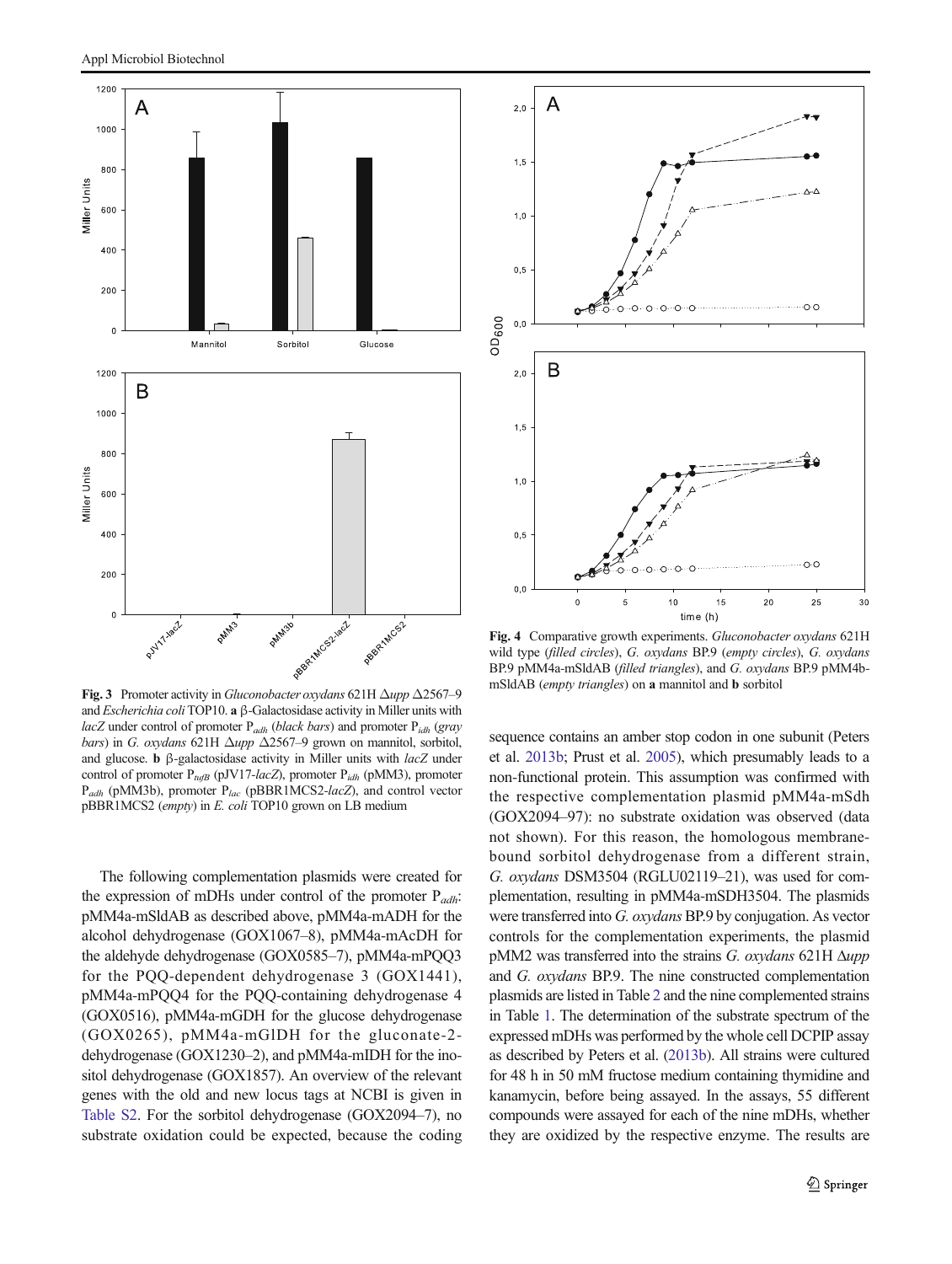given in Table [3](#page-8-0). The inositol dehydrogenase (GOX1857) only oxidized myo-inositol and the gluconate-2-dehydrogenase (GOX1230–2) only gluconate. The remaining dehydrogenases showed a broader substrate spectrum. All tested aldehydes (acetaldehyde, butyraldehyde, valeraldehyde, and formaldehyde) were oxidized by the aldehyde dehydrogenase (GOX0585–7). These substrates were also oxidized by the alcohol dehydrogenase (GOX1067–8) together with glyceraldehyde, p-threose, ethanol, isopropanol, 3-hexanol, 1,3-butandiol, 1,2-pentandiol, 1,2-hexandiol, L-fucose, and cellobiose and further 16 substrates. Altogether, the membrane-bound alcohol dehydrogenase oxidized 30 of 55 substrates tested (Table [3\)](#page-8-0). The glucose dehydrogenase (GOX0265) oxidized D-xylose, L-arabinose, Dglucose, D-galactose, D-allose, D-altrose, D-mannose, turanose, and like the alcohol dehydrogenase L-fucose and cellobiose. The second most substrates were oxidized by the polyol dehydrogenase (GOX0854–5). The enzyme exhibited activity for 25 of the 55 substrates tested, e.g., glycerol, meso-erythritol, Darabitol, D-mannitol, D-sorbitol, ribitol, D-ribose, 2,3-butanediol, 2,4-pentandiol, 2-hexanol, and gluconate. The substrates glyceraldehyde, D-threose, D-erythrose, isopropanol, 3-hexanol, 1,3 butandiol, 1,2-pentandiol 1,2-hexandiol, and L-erythrulose were oxidized by the polyol dehydrogenase and the alcohol dehydrogenase. The membrane-bound sorbitol dehydrogenase from G. oxydans DSM3504 was successfully expressed in the strain G. oxydans BP.9. However, this dehydrogenase has no broad substrate spectrum and oxidizes only mannitol as well as sorbitol. From the substrates tested, no substrate could be identified for the PQQ-dependent dehydrogenase 3 (GOX1441) and the PQQ-containing dehydrogenase 4 (GOX0516).

## **Discussion**

Currently, very little is known about the structure of promoters of mDHs in acetic acid bacteria. Therefore, the regulation and transcription start point of different mDHs of G. oxydans 621H was investigated. Transcription start points of six different mDHs (Fig. [1\)](#page-4-0) were determined together with their putative −10 and −35 regions. Up to now, several vector systems for gene expression in acetic acid bacteria and especially in Gluconobacter strains were developed and reported. They often use promoters from  $E$ . *coli* like the  $tu/IB$  and  $tac$ , the phage lambda PL promoter (Saito et al. [1997\)](#page-11-0), or the well-known lac promoter (Tonouchi et al. [2003\)](#page-11-0). Additionally, promoters from G. oxydans were used, like the E. coli homologous  $tu/BB$ promoter (Schleyer et al. [2008](#page-11-0); Zhang et al. [2010](#page-11-0)) or the promoter of the soluble glucose dehydrogenase (gdh) (GOX2015) (Merfort et al. [2006a\)](#page-10-0) as well as the putative promoter region of the adhAB genes of G. oxydans 621H (Kawai et al. [2013\)](#page-10-0). All vectors containing the  $tufB$  promoter from  $G$ . oxydans or the gdh promoter were reported to be suitable for protein expression in G. oxydans. However, both promoters are not well studied for expression of membrane-located enzyme systems. In the study of Kallnik et al. [\(2010](#page-10-0)), promoters of ribosomal genes (GOX0264 and GOX0452) were used in expression vectors in G. oxydans. In contrast to the other studies, Kallnik et al. [\(2010](#page-10-0)) quantified the promoter strength by measurement of β-D-glucuronidase activity in G. oxydans and also showed that the vectors pBBR1p264 and pBBR1p452 with ribosomal promoters are suitable for protein production. However, functional expression of membrane-bound enzymes can give rise to special problems, so we suppose that the use of native promoters of membrane-bound proteins is essential for successful and efficient heterologous expression of mDHs in the host strain. This required at first a characterization of these promoters, so six different promoter regions of mDHs, including their transcription starting points and putative −10 and −35 regions were characterized (Fig. [1](#page-4-0)). The strength and regulation of two of those promoters, the promoter  $P_{adh}$  and the promoter  $P_{idh}$  were quantified using lacZ fusions as a reporter. β-Galactosidase assays revealed that those native promoters of G. oxydans were practically silent in E. coli (Fig. [3\)](#page-6-0), which means that E. coli can be used as an unproblematic cloning host for the construction of vectors used for the subsequent expression of mDHs in G. oxydans. Expression of membrane proteins in E. coli is reported to be often problematic (Miroux and Walker [1996;](#page-10-0) Saida [2007\)](#page-10-0), hindering the cloning of the mDHs.

The results of the  $\beta$ -galactosidase activity assays of the P<sub>adh</sub> promoter in G. oxydans 621H  $\Delta upp \Delta 2567-9$  (Fig. [3\)](#page-6-0) confirmed prior expression analysis in our laboratory that this is a constitutive promoter. Transcription from the promoter  $P_{adh}$ was highly similar during growth on mannitol, sorbitol, and glucose. However, there is also the case of a regulated  $P_{\text{adh}}$ promoter in Acetobacter pasteurianus NCI1380. The activity of the membrane-bound alcohol dehydrogenase was increased up to 10-fold by the addition of ethanol to the medium (Takemura et al. [1993](#page-11-0)). In our studies, a regulation of  $P_{\text{adh}}$  in G. oxydans was not observed. Also, the results of the assays with the P<sub>idh</sub> promoter in G. oxydans 621H  $\Delta upp \Delta 2567-9$ confirmed previous observations (Ehrenreich and Hoffmeister, unpublished data) that the activity of this promoter seems to be regulated by different carbon sources. The highest activity of the  $P_{idh}$  promoter was observed on sorbitol, a lower activity on mannitol, while on glucose this promoter is nearly inactive. To prove applicability in expression vectors for mDHs, both promoters were used for the expression of the membrane-bound polyol dehydrogenase. The expression vectors pMM4amSldAB and pMM4b-mSldAB (Table [2\)](#page-3-0) were constructed and transferred into the multi-deletion strain G. oxydans BP.9 that is devoid of its mDHs, for complementation of the deleted polyol dehydrogenase in this strain. The growth experiments revealed that the complemented strain was able to grow on mannitol (Fig. [4](#page-6-0)a) and sorbitol (Fig. [4b](#page-6-0)) irrespective of which the two promoters drove the expression of the polyol dehydrogenase. When compared with each other, the strain G. oxydans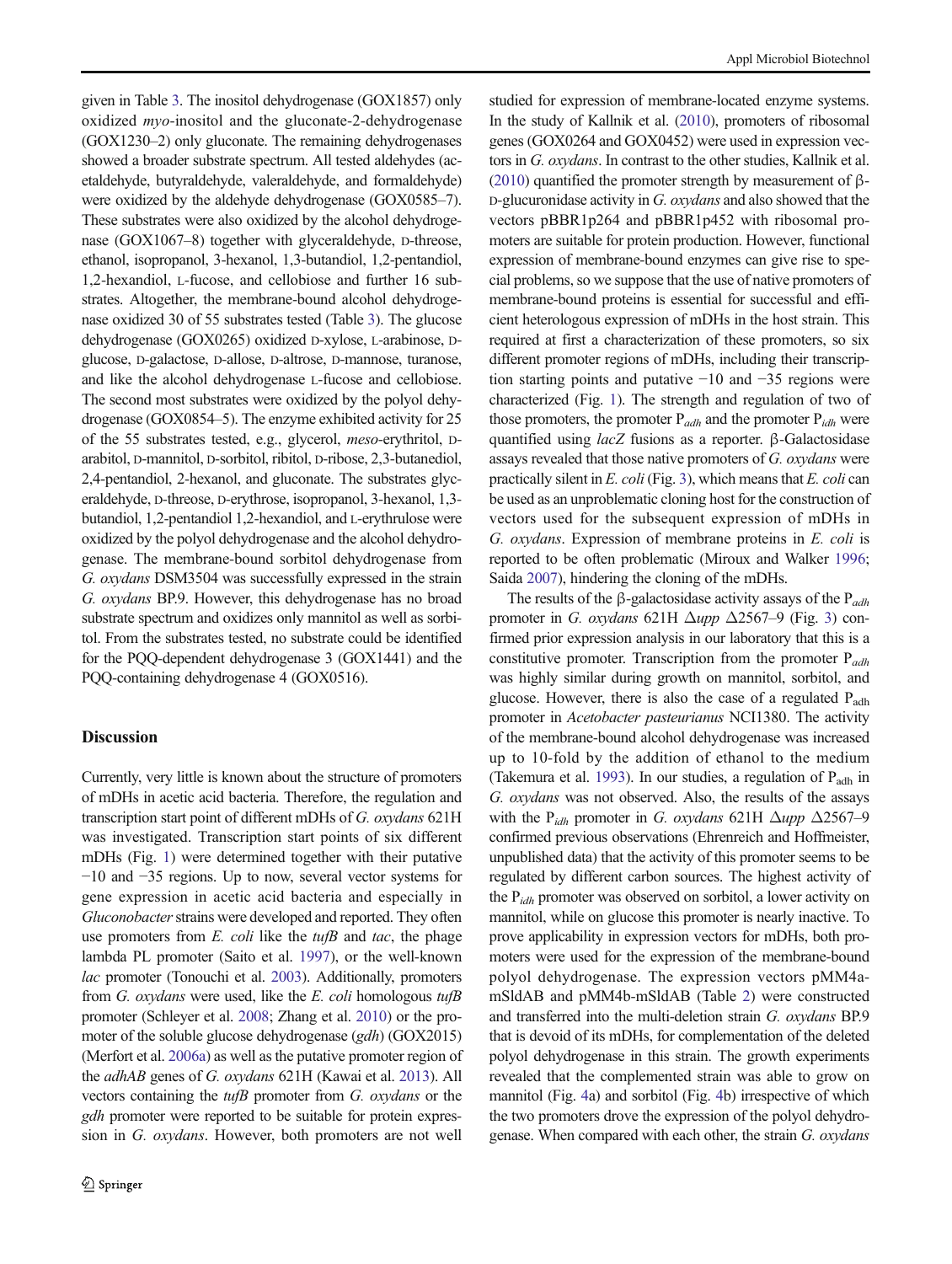<span id="page-8-0"></span>

|  |  | Appl Microbiol Biotechnol |
|--|--|---------------------------|
|--|--|---------------------------|

Table 3 Oxidation activities of mDHs of G. oxydans 621H in complemented multi-deletion strain BP.9 as determined by the whole cell DCPIP assay

| Substrate            | Enzyme                   |                          |                          |                          |                          |                          |                                                |                          | Peters et al. (2013b)    |             |
|----------------------|--------------------------|--------------------------|--------------------------|--------------------------|--------------------------|--------------------------|------------------------------------------------|--------------------------|--------------------------|-------------|
|                      |                          | mADH mSldAB              |                          |                          |                          |                          | mGDH mAcDH mGlDH mIDH mPQQ3DH mPQQ4DH mSDH3504 |                          |                          |             |
| Alcohols (pri.)      |                          |                          |                          |                          |                          |                          |                                                |                          |                          |             |
| Methanol             | $\ddot{}$                |                          |                          |                          |                          |                          |                                                |                          |                          | mADH        |
| Ethanol              | $^{+++}$                 |                          |                          |                          |                          |                          |                                                |                          |                          | mADH        |
| 1-Hexanol            | $^{+++}$                 | $\overline{\phantom{0}}$ | $\overline{\phantom{0}}$ | $\equiv$                 | $\overline{\phantom{0}}$ | $\overline{\phantom{0}}$ | $\overline{\phantom{a}}$                       |                          |                          | mADH        |
| 1,3-Propanediol      | $^{+++}$                 |                          | $\overline{\phantom{0}}$ | $\overline{\phantom{0}}$ |                          |                          |                                                |                          |                          | mADH        |
| 1,4-Butanediol       | $^{+++}$                 |                          | $\overline{\phantom{0}}$ | $\overline{\phantom{0}}$ |                          | $\overline{\phantom{0}}$ |                                                |                          | $\overline{\phantom{0}}$ | mADH        |
| 2-Cyclohexylethanol  | $^{+++}$                 |                          | $\overline{\phantom{0}}$ | —                        | —                        | $\overline{\phantom{0}}$ |                                                | -                        | $\overline{\phantom{m}}$ | mADH        |
| Alcohols (sec.)      |                          |                          |                          |                          |                          |                          |                                                |                          |                          |             |
| Isopropanol          | $^{+++}$                 | $^{++}$                  | -                        | —                        | -                        | $\overline{\phantom{0}}$ | $\overline{\phantom{0}}$                       | $\overline{\phantom{0}}$ |                          | mSldAB      |
| 2-Hexanol            | $\overline{\phantom{0}}$ | $^{+}$                   | $\overline{\phantom{0}}$ | $\overline{\phantom{0}}$ | $\overline{\phantom{0}}$ | $\overline{\phantom{0}}$ | $\overline{\phantom{0}}$                       | $\overline{\phantom{0}}$ | $\overline{\phantom{a}}$ | mSldAB      |
| 3-Hexanol            | $^{++}$                  | $^{+++}$                 | $\overline{\phantom{0}}$ | $\overline{\phantom{0}}$ | $\overline{\phantom{0}}$ | $\overline{\phantom{0}}$ | $\overline{\phantom{0}}$                       |                          | $\overline{\phantom{0}}$ | mSldAB      |
| 2,3-Butanediol       | $\overline{\phantom{0}}$ | $^{+++}$                 | $\overline{\phantom{0}}$ |                          |                          | $\overline{\phantom{0}}$ | $\overline{\phantom{0}}$                       |                          | $\overline{\phantom{0}}$ | mSldAB      |
| 2,4-Pentanediol      | $\overline{\phantom{0}}$ | $^{++}$                  | $\overline{\phantom{0}}$ |                          |                          | $\overline{\phantom{0}}$ | $\overline{\phantom{a}}$                       |                          | $\overline{\phantom{a}}$ | mSldAB      |
| 2,5-Hexanediol       |                          | $^{+}$                   |                          |                          |                          |                          |                                                |                          |                          | mSldAB      |
| Alcohols (mix)       |                          |                          |                          |                          |                          |                          |                                                |                          |                          |             |
| 1.3-Butanediol       | $^{+++}$                 | $\ddot{}$                |                          |                          |                          |                          |                                                | $\overline{\phantom{0}}$ |                          | mSldAB      |
| 1,2-Pentanediol      | $^{++}$                  | $^{++}$                  |                          |                          |                          |                          |                                                |                          |                          | mSldAB      |
| 1,2-Hexanediol       | $^{++}$                  | $^{+++}$                 | $\overline{\phantom{0}}$ | —                        | $\overline{\phantom{0}}$ | $\overline{\phantom{0}}$ | $\overline{\phantom{0}}$                       | $\overline{\phantom{0}}$ | $\overline{\phantom{0}}$ | mSldAB      |
| Alcohols (cyclic)    |                          |                          |                          |                          |                          |                          |                                                |                          |                          |             |
| 1,2-Cyclopentanediol | —                        | $^{+++}$                 | $\overline{\phantom{0}}$ | $\overline{\phantom{0}}$ |                          |                          |                                                | $\overline{\phantom{0}}$ | $\overline{\phantom{0}}$ | mSldAB      |
| 1,3-Cyclopentanediol | $\overline{\phantom{0}}$ | $^{+}$                   | $\overline{\phantom{0}}$ | $\overline{\phantom{0}}$ | $\overline{\phantom{0}}$ | $\overline{\phantom{a}}$ | $\sim$                                         | $\overline{\phantom{0}}$ | $\overline{\phantom{a}}$ | mSldAB      |
| 1,2-Cyclohexanediol  | $\overline{\phantom{0}}$ | $^{+++}$                 | -                        | $\overline{\phantom{0}}$ |                          |                          |                                                | $\overline{\phantom{0}}$ | $\overline{\phantom{0}}$ | mSldAB      |
| Aldehydes            |                          |                          |                          |                          |                          |                          |                                                |                          |                          |             |
| Formaldehyde         | $^{+++}$                 | —                        | -                        | $^{+}$                   |                          |                          |                                                |                          |                          | mAcDH       |
| Acetaldehyde         | $^{++}$                  |                          | -                        | $^{+++}$                 |                          |                          |                                                |                          | $\overline{\phantom{0}}$ | mAcDH       |
| Butyraldehyde        | $^{++}$                  | —                        | $\overline{\phantom{0}}$ | $^{+++}$                 | $\overline{\phantom{0}}$ | $\overline{\phantom{0}}$ | $\overline{\phantom{a}}$                       | $\overline{\phantom{0}}$ |                          | mAcDH       |
| Valeraldehyde        | $^{++}$                  | $\overline{\phantom{0}}$ | $\overline{\phantom{0}}$ | $^{+++}$                 | $\overline{\phantom{0}}$ | $\overline{\phantom{0}}$ | $\overline{\phantom{a}}$                       | $\overline{\phantom{0}}$ | $\frac{1}{2}$            | mAcDH       |
| Polyols              |                          |                          |                          |                          |                          |                          |                                                |                          |                          |             |
| Glycerol             | $\overline{\phantom{0}}$ | $^{++}$                  | $\overline{\phantom{0}}$ | —                        |                          | $\overline{\phantom{0}}$ | $\overline{\phantom{a}}$                       | $\overline{\phantom{0}}$ | $\overline{\phantom{0}}$ | mSldAB      |
| meso-Erythritol      | -                        | $^{++}$                  | $\overline{\phantom{0}}$ | $\overline{\phantom{0}}$ |                          |                          | $\overline{\phantom{0}}$                       |                          |                          | mSldAB      |
| D-Threitol           | $^{++}$                  |                          | $\overline{\phantom{0}}$ |                          |                          |                          |                                                | $\overline{\phantom{0}}$ |                          | mADH        |
| L-Threitol           | $\ddot{}$                |                          |                          |                          |                          |                          |                                                |                          |                          | mADH        |
| D-Arabitol           |                          | $^{+++}$                 |                          |                          |                          |                          |                                                | $\overline{\phantom{0}}$ | $\qquad \qquad -$        | mSldAB      |
| D-Mannitol           |                          | $^{++}$                  |                          |                          |                          |                          |                                                |                          | $^{+++}$                 | mSldAB      |
| D-Sorbitol           |                          | $^{++}$                  | -                        |                          |                          | $\overline{\phantom{0}}$ |                                                |                          | $^{++}$                  | mSldAB      |
| Ribitol              |                          | $^{+}$                   |                          |                          |                          |                          |                                                |                          |                          | mSldAB      |
| Aldoses              |                          |                          |                          |                          |                          |                          |                                                |                          |                          |             |
| Glyceraldehyde       | $^{++}$                  | $^{++}$                  | $\overline{\phantom{0}}$ |                          | $\equiv$                 | $\overline{\phantom{0}}$ | $\overline{\phantom{0}}$                       | -                        | $\overline{\phantom{m}}$ | mSldAB      |
| D-Threose            | $^{+}$                   | $^{++}$                  |                          |                          |                          |                          |                                                |                          | $\qquad \qquad -$        | mSldAB      |
| D-Erythrose          | $^{+}$                   | $^{+++}$                 |                          |                          |                          |                          |                                                | $\overline{\phantom{0}}$ | $\overline{\phantom{m}}$ | mSldAB      |
| D-Xylose             | -                        | -                        | $^{+++}$                 |                          |                          |                          |                                                |                          | $\overline{\phantom{m}}$ | $\rm{mGDH}$ |
| D-Ribose             | $\overline{\phantom{0}}$ | $^{+}$                   | $\overline{\phantom{0}}$ |                          |                          |                          |                                                | $\overline{\phantom{0}}$ | $\overline{\phantom{m}}$ | mSldAB      |
| D-Arabinose          | $\ddot{}$                | $\qquad \qquad -$        |                          |                          |                          | $\overline{\phantom{0}}$ |                                                |                          | $\overline{\phantom{m}}$ | mADH        |
| L-Arabinose          |                          | $\qquad \qquad -$        | $^{+++}$                 | -                        |                          | $\overline{\phantom{0}}$ | ÷                                              |                          | $\frac{1}{2}$            | mGDH        |
| D-Lyxose             |                          | $0/+$                    |                          |                          |                          |                          |                                                |                          |                          | mSldAB      |
| D-Glucose            |                          | —                        | $^{+++}$                 | $\overline{\phantom{0}}$ |                          |                          |                                                | $\overline{\phantom{0}}$ | $\overline{\phantom{0}}$ | $\rm{mGDH}$ |
| D-Galactose          |                          | -                        | $^{+++}$                 | -                        |                          |                          | $\overline{\phantom{0}}$                       |                          |                          | $\rm{mGDH}$ |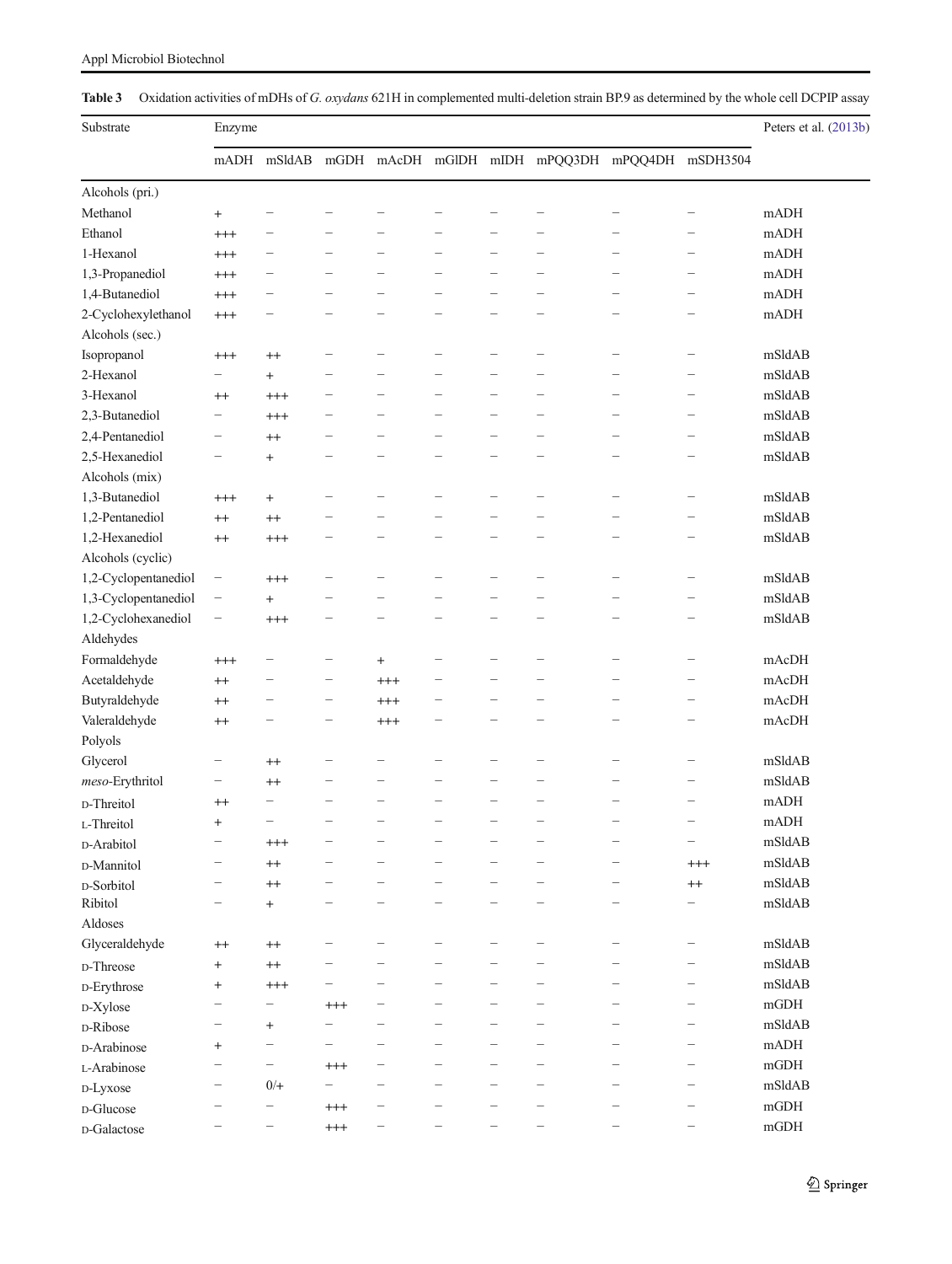Table 3 (continued)

| Substrate                        | Enzyme                   |           |                          |      |          |                          |                                                |                          |                                | Peters et al. (2013b)    |
|----------------------------------|--------------------------|-----------|--------------------------|------|----------|--------------------------|------------------------------------------------|--------------------------|--------------------------------|--------------------------|
|                                  | mADH                     | mSldAB    |                          |      |          |                          | mGDH mAcDH mGlDH mIDH mPQQ3DH mPQQ4DH mSDH3504 |                          |                                |                          |
| D-Allose                         | $\overline{\phantom{0}}$ |           | $^{+++}$                 |      |          |                          |                                                |                          |                                | mGDH                     |
| <b>D-Altrose</b>                 | $^{+}$                   | -         | $^{+++}$                 | -    |          |                          |                                                | -                        |                                | mGDH                     |
| D-Mannose                        | $0/+$                    | -         | $^{++}$                  | -    |          | -                        |                                                |                          | $\qquad \qquad \longleftarrow$ | mGDH                     |
| L-Glucose<br>Ketoses             | $+$                      | -         | $\overline{\phantom{0}}$ |      |          |                          |                                                |                          | $\overline{\phantom{0}}$       | mADH                     |
| L-Erythrulose                    | $^{+}$                   | $++$      |                          |      |          |                          |                                                |                          |                                | mSldAB                   |
| D-Sedoheptulose<br>Disaccharides | $^{+}$                   | -         |                          |      |          |                          |                                                |                          | $\overline{\phantom{0}}$       | mADH                     |
| Turanose                         | $\overline{\phantom{0}}$ |           | $+$                      | —    |          |                          |                                                | $\overline{\phantom{m}}$ |                                | mGDH                     |
| Trehalose                        | $+$                      |           | $\overline{\phantom{m}}$ | -    |          | $\overline{\phantom{0}}$ |                                                | $\overline{\phantom{0}}$ | $\overline{\phantom{0}}$       | mADH                     |
| Cellobiose                       | $^{+++}$                 |           | $+$                      |      |          |                          |                                                |                          |                                | mGDH                     |
| Carboxylic acids                 |                          |           |                          |      |          |                          |                                                |                          |                                |                          |
| Gluconate                        | $\qquad \qquad -$        | $\ddot{}$ |                          |      | $^{+++}$ |                          |                                                | -                        |                                | mSldAB                   |
| L-Lactate                        | n.t.                     | n.t.      | n.t.                     | n.t. | n.t.     | n.t.                     | n.t.                                           | n.t.                     | n.t.                           | $\overline{?}$           |
| D-Lactate                        | n.t.                     | n.t.      | n.t.                     | n.t. | n.t.     | n.t.                     | n.t.                                           | n.t.                     | n.t.                           | mDLDH                    |
| 2-Hydroxybutyric acid            | n.t.                     | n.t.      | n.t.                     | n.t. | n.t.     | n.t.                     | n.t.                                           | n.t.                     | n.t.                           | $\overline{\mathcal{L}}$ |
| Miscellaneous                    |                          |           |                          |      |          |                          |                                                |                          |                                |                          |
| L-Fucose                         | $++$                     | -         | $0/+$                    |      |          |                          |                                                |                          |                                | mSldAB                   |
| $myo$ -Inositol                  | $0/+$                    | -         | $\equiv$                 |      |          | $+$                      | -                                              |                          |                                | mIDH                     |

mADH membrane-bound alcohol dehydrogenase (GOX1067–8), mAcDH membrane-bound aldehyde dehydrogenase (GOX0585–7), mSldAB membrane-bound polyol dehydrogenase (GOX0854–5), mGDH membrane-bound glucose dehydrogenase (GOX0265), mIDH membrane-bound inositol dehydrogenase (GOX1857), mGlDH membrane-bound gluconate-2 dehydrogenase (GOX1230-2), mPQQ3 membrane-bound PQQ-dependent dehydrogenase 3 (GOX1441), mPQQ4 membrane-bound PQQ-dependent dehydrogenase 4 (GOX0516), mSDH3504 membrane-bound sorbitol dehydrogenase (RGLU02119-21), "+++" strong activity >83.25 μM DCPIP have been reduced after 2 h, "++" medium activity ≤83.25 μM DCPIP have been reduced after 2 h, "+" weak activity ≤50.25 μM DCPIP have been reduced after 2 h, "0/+" very low/minimal activity ≤16.92 μM DCPIP have been reduced after 2 h, " $-$ " no activity, *n.t.* not tested, "?" unknown activity

BP.9 pMM4a-mSldAB grew better on mannitol than the strain G. oxydans BP.9 pMM4b-mSldAB, but on sorbitol, the growth of both strains was nearly identical. These growth experiments demonstrated that the expression vectors developed in the present study are suitable for the expression of fully active mDHs.

In order to investigate the substrate spectrum of mDHs, in the study of Peters et al. ([2013b](#page-10-0)), the nine mDHs (Prust et al. [2005\)](#page-10-0) were deleted sequentially, leading to strains lacking between one and nine of the mDHs. The last strain of this series of deletion strains, which was missing all important mDHs, was designated G. oxydans BP.9. In the present study, this multi-deletion strain was used as the host for the expression of each of the individual dehydrogenase genes to (i) characterize the substrate spectra of the mDHs individually using the whole cell DCPIP assay, (ii) clarify overlapping substrate spectra, and (iii) to verify the results of Peters et al. ([2013b](#page-10-0)). For this purpose, the developed expression vector pMM4a with the promoter  $P_{adh}$  was used to express each deleted dehydrogenase and to complement its activities in the multi-deletion strain. This method allowed characterization of several new activities and overlapping substrate spectra of some enzymes. In addition, the enzyme assays in the present study corroborate the findings of Peters et al. [\(2013b\)](#page-10-0). The membrane-bound alcohol dehydrogenase and the membranebound polyol dehydrogenase, both with very broad substrate spectra, seem to be most important enzymes in the membrane of G. oxydans 621H, allowing the oxidation of a broad range of substances for energy generation. From 55 substrates, the alcohol dehydrogenase oxidized 30 substrates and the polyol dehydrogenase 25. For nine substrates, an overlapping activity of the alcohol dehydrogenase and the polyol dehydrogenase was detected (Table [3\)](#page-8-0). In the study of Peters et al. [\(2013b\)](#page-10-0), this overlap was not detectable, because the alcohol dehydrogenase was the first deleted enzyme and the polyol dehydrogenase the last one. In the present study, the multi-deletion strain was complemented with one dehydrogenase at a time, therefore, either the polyol dehydrogenase or the alcohol dehydrogenase are present. This fact made it possible to observe overlapping substrate oxidation. Other overlapping substrate spectra were observed for the same reason. The alcohol dehydrogenase also oxidized all tested aldehydes as well as the aldehyde dehydrogenase. In the case of formaldehyde oxidation, the alcohol dehydrogenase showed an even stronger activity than the aldehyde dehydrogenase. A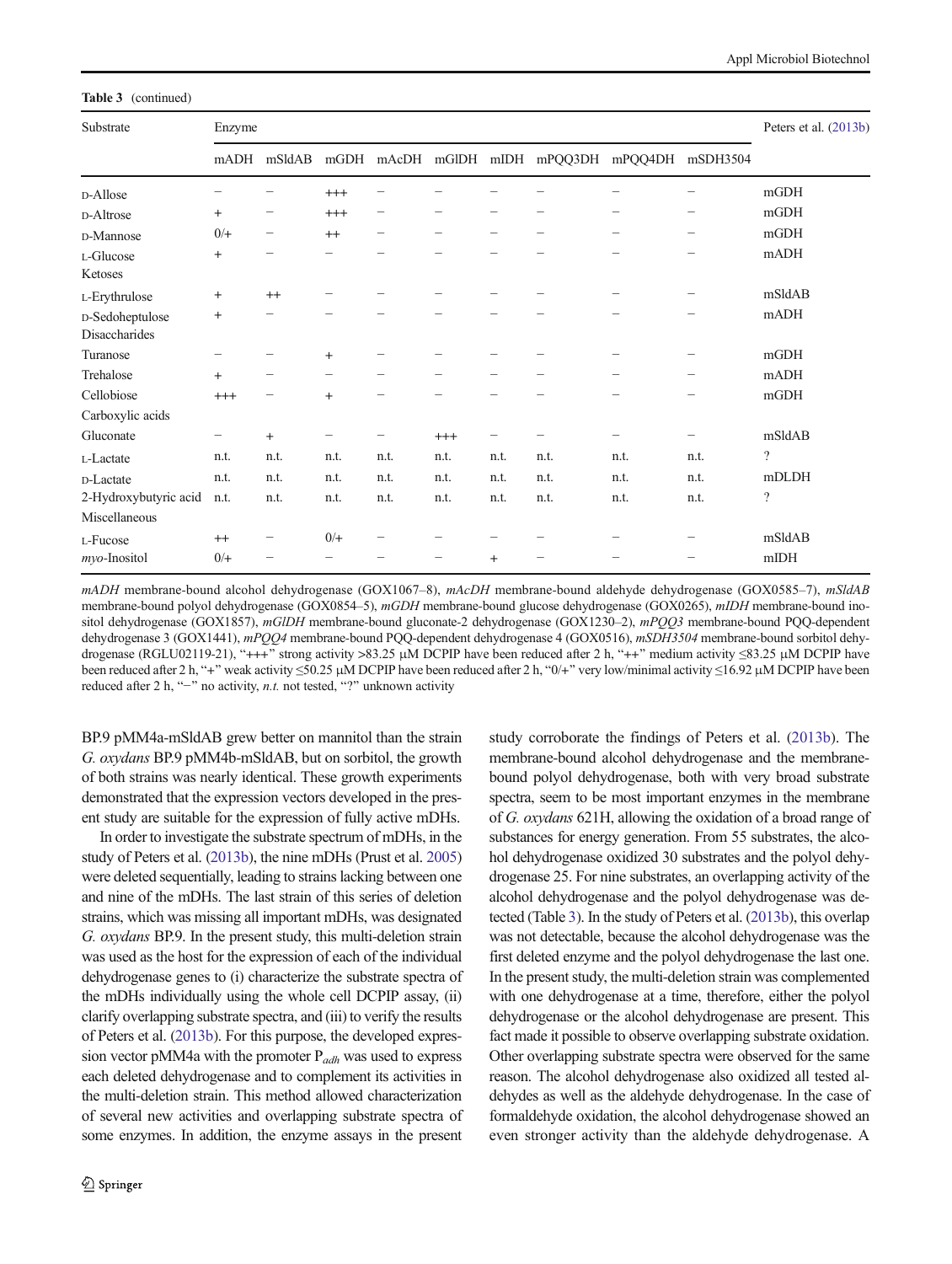<span id="page-10-0"></span>similar property of a membrane-bound alcohol dehydrogenase was already observed in Acetobacter sp. SKU 14 (Shinagawa et al. [2006\)](#page-11-0). Another improvement was made for the oxidation of L-fucose. In the study of Peters et al. (2013b), the polyol dehydrogenase was designated to be the enzyme, which oxidizes L-fucose. However, in this study, no such activity of the polyol dehydrogenase was observed. Instead, the L-fucose was oxidized by the alcohol dehydrogenase and the glucose dehydrogenase. An additional example for such an overlapping substrate spectrum is the oxidation of cellobiose. This disaccharide is not only oxidized by the glucose dehydrogenase but also by the alcohol dehydrogenase.

In summary, due to the characterization of promoters of mDHs, we were able to develop new expression vectors for the fully functional expression of mDHs in G. oxydans. The use of such a vector with the constitutive  $P_{adh}$  promoter for the expression of individual dehydrogenases in the multi-deletion strain G. oxydans BP.9 has allowed to characterize the substrate spectrum of every single membrane-bound dehydrogenase in vivo, using a whole cell DCPIP assay, extending our knowledge about their substrate spectra and overlapping activities. A functional expression system for known mDHs was introduced that could also be used for the expression of mDHs from other acetic acid bacteria in G. oxydans BP.9 and even mDHs from a metagenome.

#### Compliance with ethical standards

Funding This study was funded by the Bavarian State Ministry of the Environment and Consumer Protection via the project association "BayBiotech" (<http://www.baybiotech.de>) (grant number TLK01U-69038).

Conflict of interest Markus Mientus declares that he has no conflict of interest. David Kostner declares that he has no conflict of interest. Björn Peters declares that he has no conflict of interest. Wolfgang Liebl declares that he has no conflict of interest. Armin Ehrenreich declares that he has no conflict of interest.

Ethical approval This article does not contain any studies with human participants or animals performed by any of the authors.

### References

- Adachi O, Moonmangmee D, Toyama H, Yamada M, Shinagawa E, Matsushita K (2003) New developments in oxidative fermentation. Appl Microbiol Biotechnol 60(6):643–653
- Boyer HW, Roulland-Dussoix D (1969) A complementation analysis of the restriction and modification of DNA in Escherichia coli. J Mol Biol 41(3):459–72
- Condon C, FitzGerald RJ, O'Gara F (1991) Conjugation and heterologous gene expression in Gluconobacter oxydans ssp suboxydans. FEMS Microbiol Lett 80(2–3):173–177
- De Muynck C, Pereira CS, Naessens M, Parmentier S, Soetaert W, Vandamme EJ (2007) The genus Gluconobacter oxydans:

comprehensive overview of biochemistry and biotechnological applications. Crit Rev Biotechnol 27(3):147–171

- Deppenmeier U, Ehrenreich A (2009) Physiology of acetic acid bacteria in light of the genome sequence of Gluconobacter oxydans. J Mol Microbiol Biotechnol 16(1–2):69–80
- Deppenmeier U, Hoffmeister M, Prust C (2002) Biochemistry and biotechnological applications of Gluconobacter strains. Appl Microbiol Biotechnol 60(3):233–242
- Fukaya M, Okumura H, Masai H, Uozumi T, Beppu T (1985) Development of a host-vector system for Gluconobacter-Suboxydans. Agric Biol Chem 49(8):2407–2411
- Gupta A, Singh VK, Qazi GN, Kumar A (2001) Gluconobacter oxydans: its biotechnological applications. J Mol Microbiol Biotechnol 3(3): 445–456
- Holscher T, Weinert-Sepalage D, Gorisch H (2007) Identification of membrane-bound quinoprotein inositol dehydrogenase in Gluconobacter oxydans ATCC 621H. Microbiology 153(Pt 2): 499–506
- Kallnik V, Meyer M, Deppenmeier U, Schweiger P (2010) Construction of expression vectors for protein production in Gluconobacter oxydans. J Biotechnol 150(4):460–465
- Kawai S, Goda-Tsutsumi M, Yakushi T, Kano K, Matsushita K (2013) Heterologous overexpression and characterization of a flavoproteincytochrome c complex fructose dehydrogenase of Gluconobacter japonicus NBRC3260. Appl Environ Microbiol 79(5):1654–1660
- Kostner D, Peters B, Mientus M, Liebl W, Ehrenreich A (2013) Importance of codB for new codA-based markerless gene deletion in Gluconobacter strains. Appl Microbiol Biotechnol 97(18):8341– 8349
- Kovach ME, Elzer PH, Hill DS, Robertson GT, Farris MA, Roop II RM, Peterson KM (1995) Four new derivatives of the broad-host-range cloning vector pBBR1MCS, carrying different antibiotic-resistance cassettes. Gene 166:175–176
- Merfort M, Herrmann U, Bringer-Meyer S, Sahm H (2006a) High-yield 5-keto-D-gluconic acid formation is mediated by soluble and membrane-bound gluconate-5-dehydrogenases of Gluconobacter oxydans. Appl Microbiol Biotechnol 73(2):443–451
- Merfort M, Herrmann U, Ha SW, Elfari M, Bringer-Meyer S, Gorisch H, Sahm H (2006b) Modification of the membrane-bound glucose oxidation system in Gluconobacter oxydans significantly increases gluconate and 5-keto-D-gluconic acid accumulation. Biotechnol J 1(5):556–563
- Miller J (1972) Experiments in molecular genetics. Cold Spring Harbor Laboratory, Cold Spring Harbor, NY, pp. 352–355
- Miroux B, Walker JE (1996) Over-production of proteins in Escherichia coli: mutant hosts that allow synthesis of some membrane proteins and globular proteins at high levels. J Mol Biol 260(3):289–298
- Okumura H, Uozumi T, Beppu T (1985) Construction of a plasmid vector and genetic transformation system for Acetobacter aceti. Biol Chem 49:1011–1017
- Peters B, Junker A, Brauer K, Muhlthaler B, Kostner D, Mientus M, Liebl W, Ehrenreich A (2013a) Deletion of pyruvate decarboxylase by a new method for efficient markerless gene deletions in Gluconobacter oxydans. Appl Microbiol Biotechnol 97(6):2521– 2530
- Peters B, Mientus M, Kostner D, Junker A, Liebl W, Ehrenreich A (2013b) Characterization of membrane-bound dehydrogenases from Gluconobacter oxydans 621H via whole-cell activity assays using multideletion strains. Appl Microbiol Biotechnol 97(14):6397–6412
- Prust C, Hoffmeister M, Liesegang H, Wiezer A, Fricke WF, Ehrenreich A, Gottschalk G, Deppenmeier U (2005) Complete genome sequence of the acetic acid bacterium Gluconobacter oxydans. Nat Biotechnol 23(2):195–200
- Saida F (2007) Overview on the expression of toxic gene products in Escherichia coli. Curr Protoc Protein Sci 5(5):19